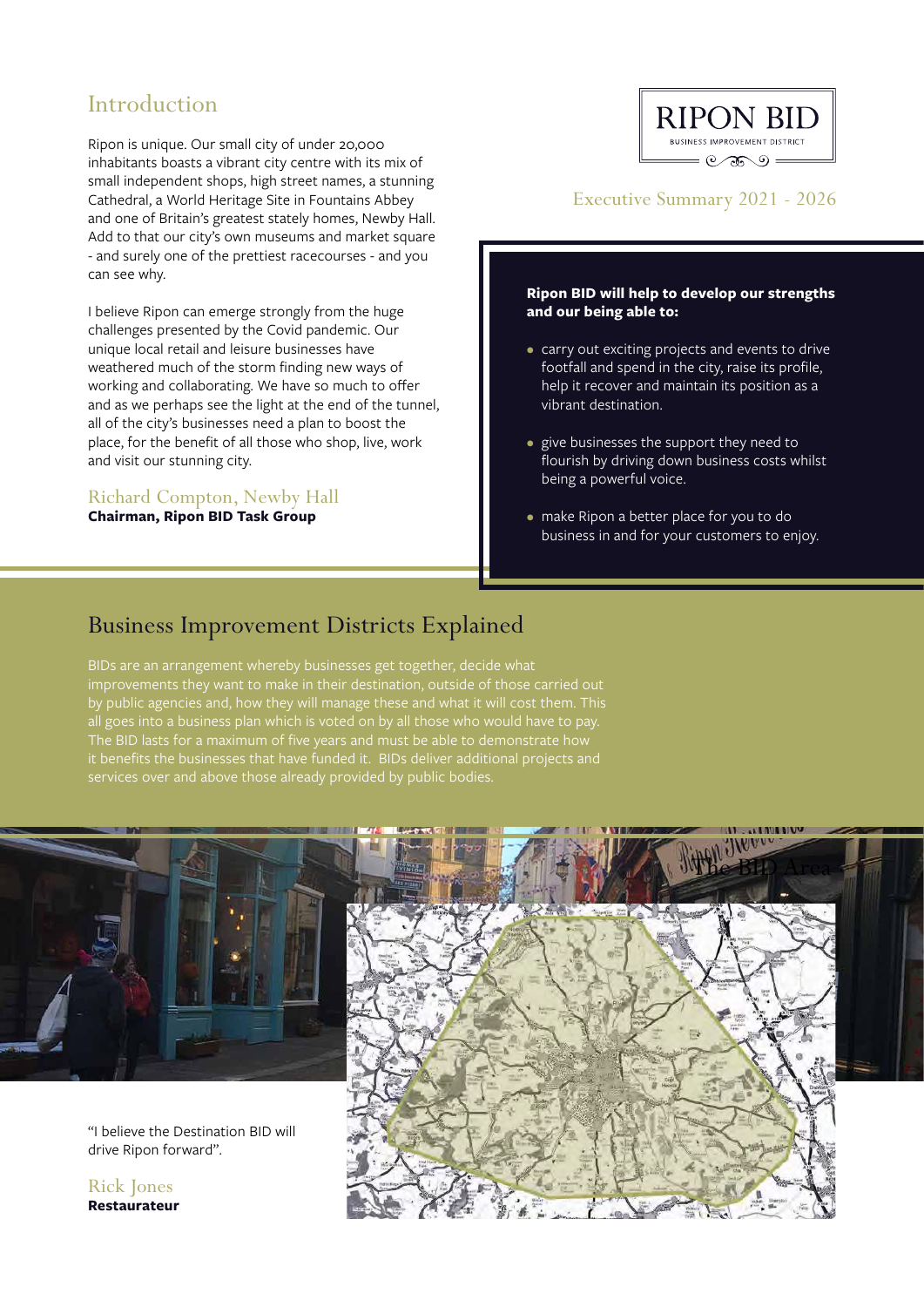# Ripon Projects

These projects have been developed through extensive consultation with businesses over the last year

# Local and Visitor Marketing

#### **Say 'YES' to a Ripon BID and we will:**

- Develop a marketing plan and campaigns that will include destination and local marketing to promote the city & BID businesses. This will include conventional and online marketing platforms.
- Develop a comprehensive website and social media platforms to showcase the complete Ripon experience, promote offers and be an effective way of communicating with customers and engaging with businesses.

### Business Support

#### **Say 'YES' to a Ripon BID and we will:**

- Developed centralised procurement for services such as trade waste, recycling, insurance.
- Be an influential lobbying and advocacy group.
- Work to ensure that Post COVID, Ripon is in a position with a plan and a partnership to recover.
- Provide regular intelligence and information about the business environment.
- Develop the profile and quality of independent businesses in Ripon

### Access and Facilities

#### **Say 'YES' to a Ripon BID and we will:**

- Develop car parking and public
- Develop the use of Market Square as a public space.
- Lobby to ensure high quality public conveniences
- Further develop the Retail Radiolink to reduce business crime
- Improve the appearance of the city
- Lobby for better wayfinding and signage

"The BID gives Ripon's businesses the opportunity to fund and determine the future direction of the city as a retail and tourism destination".

Stephen Craggs **G Craggs Ltd**

'A successful BID for Ripon will represent the chance for much needed investment in our amazing little city'.

Rachel Hartridge **Ripon Revivals**

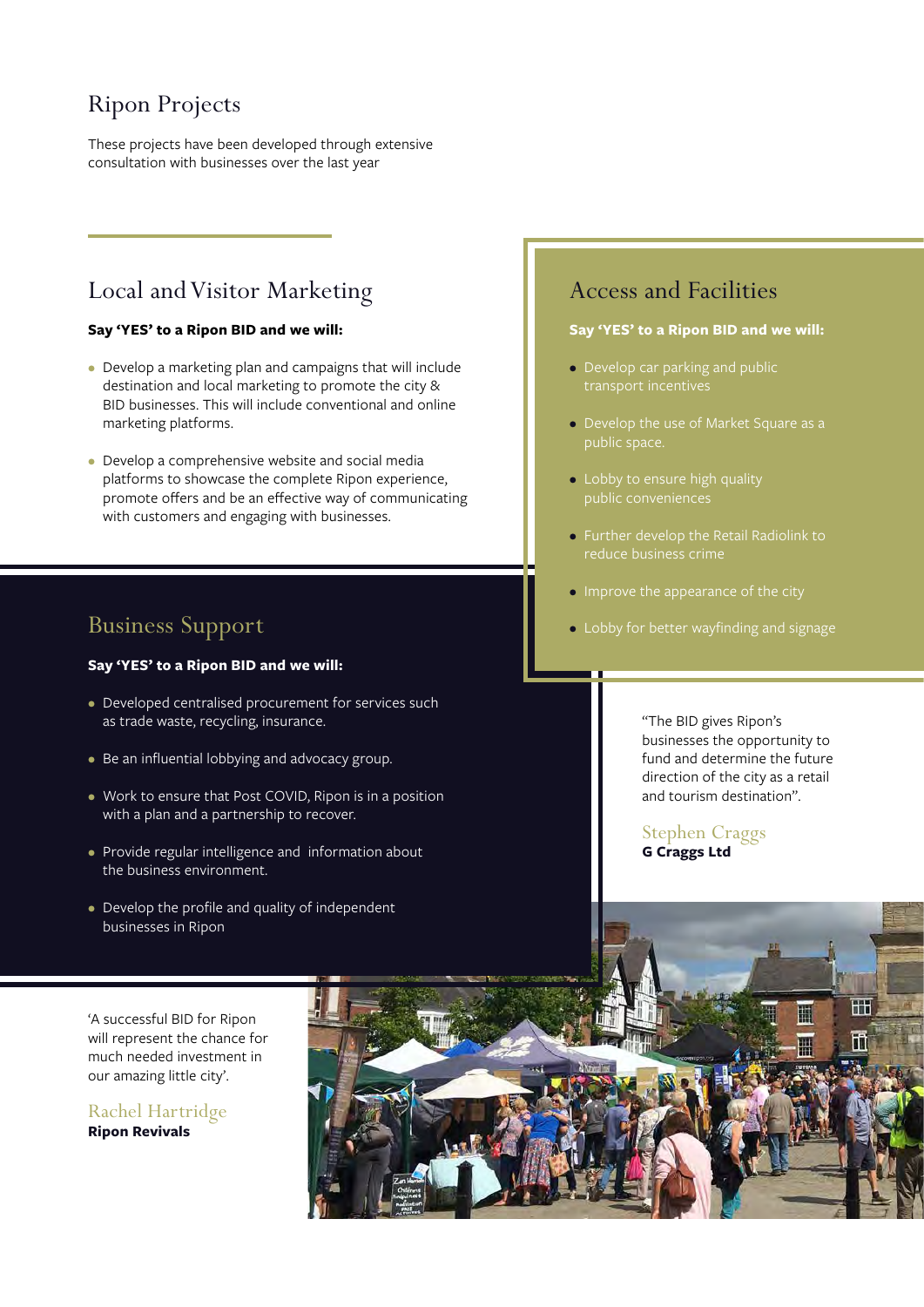# The Finances

BIDs are funded by the eligible businesses included in the BID area. If businesses vote 'yes' for the Ripon BID, the levy will raise approximately £160,000 per annum for five years. With additional income, this equates to over £800,000 to deliver improvements that will directly benefit you. If the BID vote is successful, all eligible businesses will pay a levy of 2% of the rateable value of the business per annum. Small businesses, with a rateable value of less than £5,000, will be exempt from paying.

The table below gives an example of what the BID levy could be for your business.

| Rateable Value | Maximum Annual Levy | Maximum Daily Equivalent Cost |
|----------------|---------------------|-------------------------------|
| £5,000         | £100                | £0.27                         |
| £10,000        | £200                | £0.55                         |
| £25,000        | £500                | £1.37                         |
| £50,000        | £1,000              | £2.74                         |
| £100,000       | £2,000              | £5.48                         |
| £200,000       | £4,000              | £10.96                        |





### Voluntary/Investor Membership

A voluntary/investor contribution can be made by businesses that are exempt.

# BID Governance and Management

If the BID ballot is successful, an independent, not-for-profit company, limited by guarantee, will govern the BID. The board will have up to 10 directors made up of representatives of levy paying businesses. Additional nonlevy paying members may be co-opted, as required. The board will serve voluntarily (without payment) and will be composed to reflect the make-up of the BID area in business sectoral terms. The board of directors will be directly accountable to BID levy payers.





# Measuring Results

Ripon BID and its board will keep levy payers up to date on all the projects that the BID will implement over the 5 year term in a variety of ways. It will demonstrate that it is delivering against its objectives. The board will set the key performance indicators (KPIs) and criteria upon which to measure the BID's performance.

> "Together we will be able to bring bigger gains and work towards shared priorities".

Annette Duffy **Specsavers**